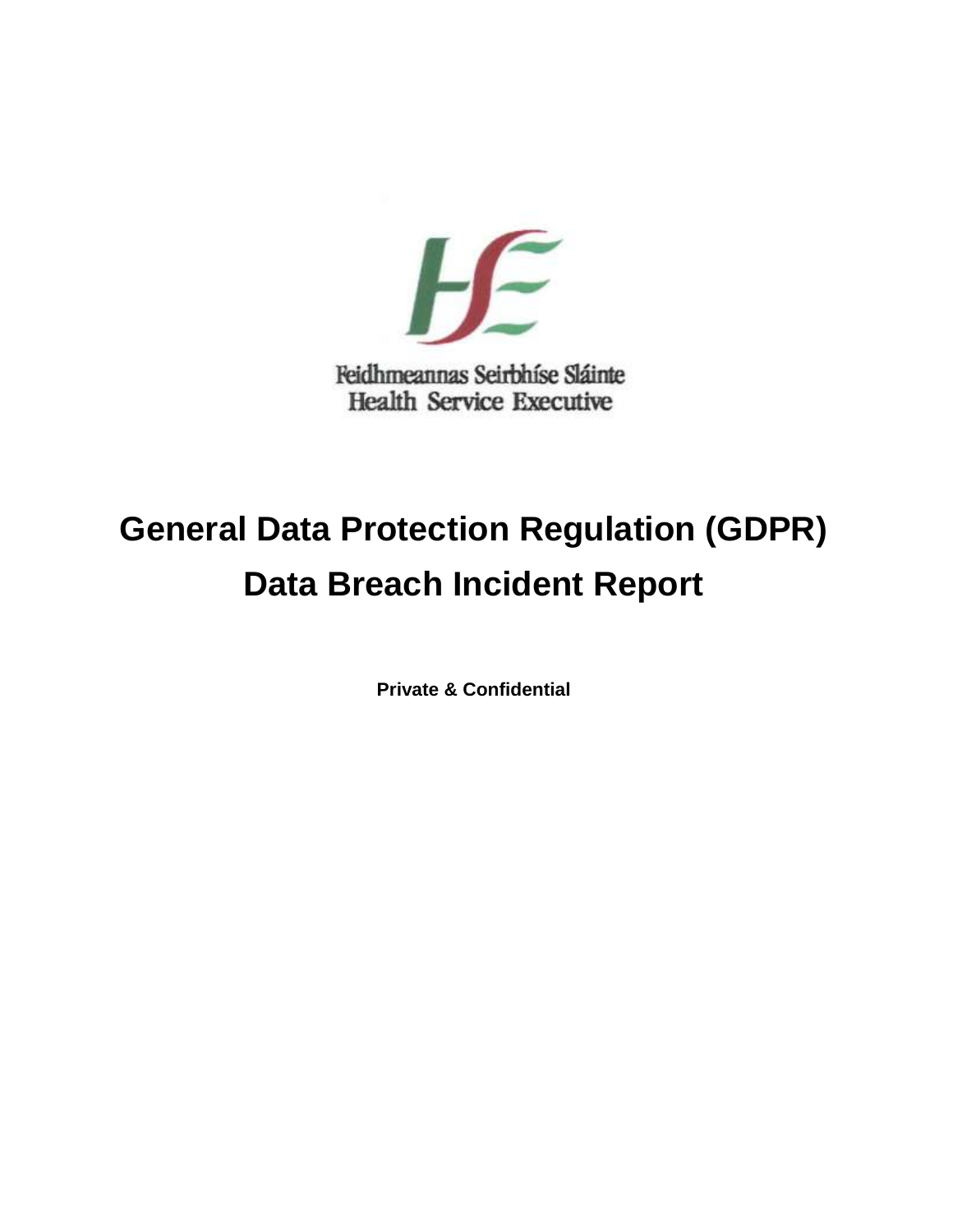| Title:              | HSE General Data Protection Regulation (GDPR) Data Breach<br><b>Incident Report</b> |
|---------------------|-------------------------------------------------------------------------------------|
| Author:             | Joe Ryan                                                                            |
| Publication date:   | May 2018                                                                            |
| <b>Review Date:</b> | May 2020                                                                            |

# **Document History**

| <b>Version</b> | Owner      | <b>Author</b> | <b>Publish Date</b> |
|----------------|------------|---------------|---------------------|
| 1.0            | <b>HSE</b> | Joe Ryan      | May 2018            |
| 1.1            | <b>HSE</b> | Joe Ryan      | June 2019           |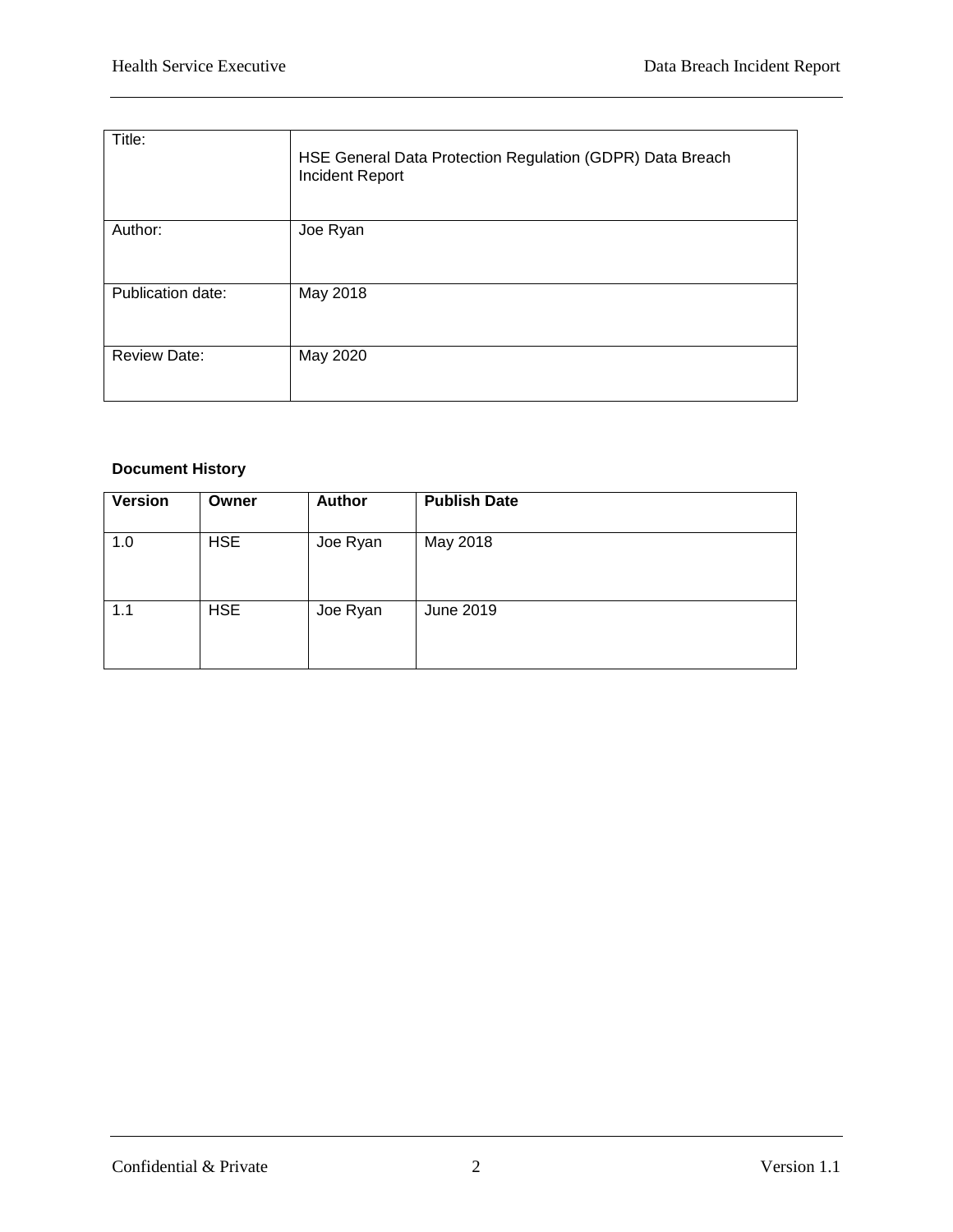## **About this incident report.**

This incident report must be completed immediately (**IN BLOCK CAPITALS)** by HSE employees and their line manager whenever confidential or personal data held by the HSE is compromised leading to the accidental or unlawful destruction, loss, alteration, unauthorised disclosure of, or access to, personal data transmitted, stored or otherwise processed or whenever a HSE mobile storage device is lost or stolen.

The completed report must be forwarded immediately and no later than 24 hours after the incident, via fax or email (a scanned copy) to the employee's local **Consumer Affairs Office** (for incidents involving accidental disclosure, loss or theft of manual (paper based) data) or **ICT call centre / helpdesk** (for incidents involving accidental disclosure, loss or theft of electronic data or, the loss or theft of a HSE mobile computer or storage device). Contact details at end of report.

| <b>Section 1: Employee Contact Details</b>        |  |
|---------------------------------------------------|--|
| Employee name:                                    |  |
| Employee personnel number:                        |  |
| HSE Directorate / Service:                        |  |
| Location                                          |  |
| Contact phone numbers:<br>(include mobile number) |  |
| Email address:                                    |  |

| <b>Section 2: Incident Details</b>                                   |                      |  |
|----------------------------------------------------------------------|----------------------|--|
| At what time and on what date did the incident<br>occur?             | Is this an estimate? |  |
| Please enter the date and time the HSE became aware of the incident: |                      |  |
| Please explain the details of the incident                           |                      |  |
|                                                                      |                      |  |
|                                                                      |                      |  |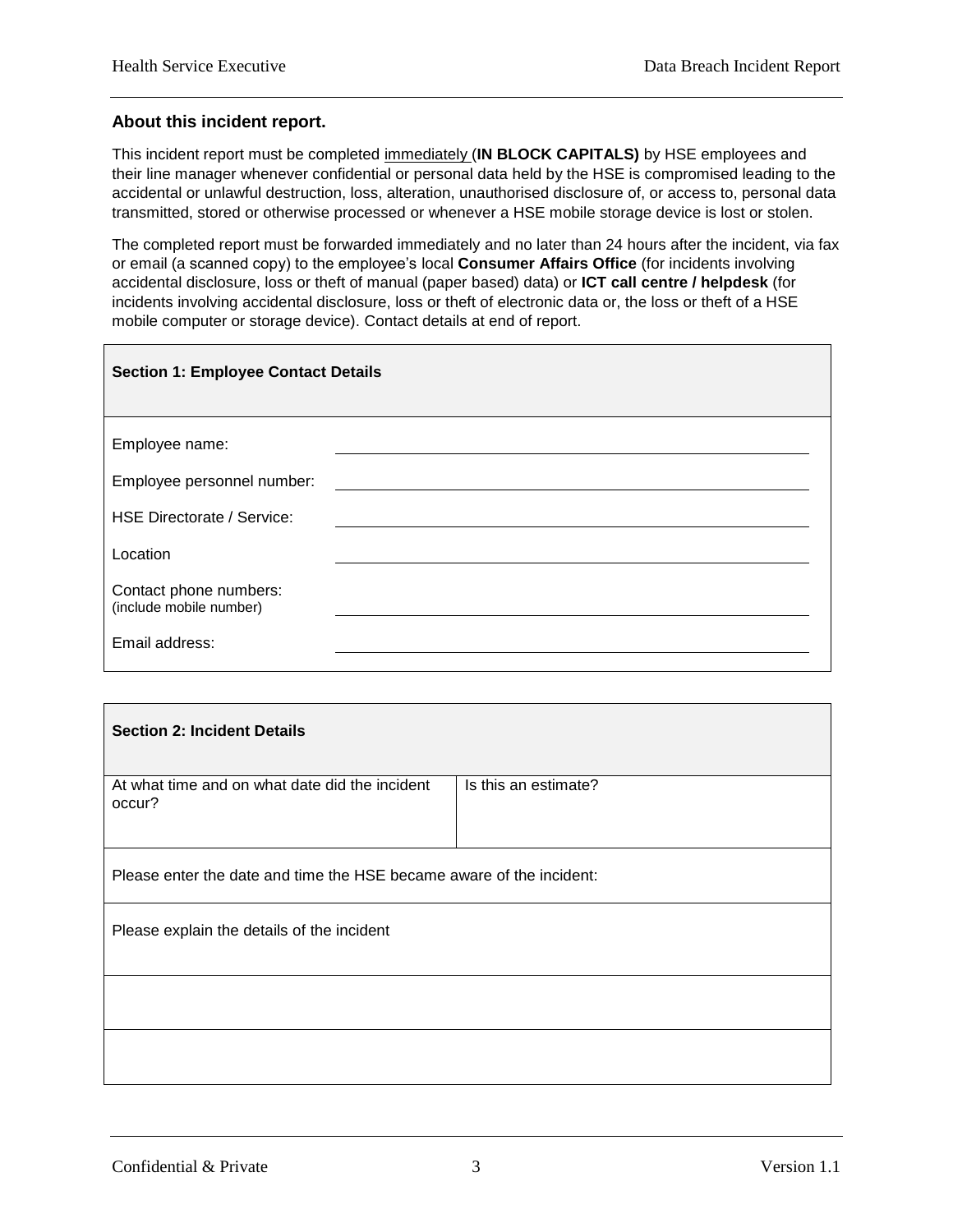| <b>Section 3: Data Details</b><br>For further advice before contacting individuals, please contact your local Deputy Data Protection<br>Officer                                                                                                                                                                                                                                                                           |                                                                                                                                                                                                                                                                                                                                                            |  |  |
|---------------------------------------------------------------------------------------------------------------------------------------------------------------------------------------------------------------------------------------------------------------------------------------------------------------------------------------------------------------------------------------------------------------------------|------------------------------------------------------------------------------------------------------------------------------------------------------------------------------------------------------------------------------------------------------------------------------------------------------------------------------------------------------------|--|--|
| What is the format of the data lost, stolen or accidently disclosed?<br>Manual (paper based)<br>O.<br>Electronic<br>П.                                                                                                                                                                                                                                                                                                    |                                                                                                                                                                                                                                                                                                                                                            |  |  |
| What is the Nature of the Breach?                                                                                                                                                                                                                                                                                                                                                                                         | What identifying details relating to individuals<br>were disclosed (select all that apply)?                                                                                                                                                                                                                                                                |  |  |
| Devise lost/stolen (encrypted)<br>u<br>Device lost/stolen (unencrypted)<br>u<br>Paper lost/stolen<br>u<br>Disclosure (unauthorised<br>u<br>Inappropriate disposal of paper<br>□<br>Hacking<br>O.<br>Malware<br>П<br>Phishing<br>$\Box$<br>E-Waste personal data present<br>П<br>on obsolete device<br>Unintended online publication<br>$\Box$                                                                             | Data subject identity (name, surname,<br>$\Box$<br>birth date)<br>PPSN (or other national identification<br>u<br>number)<br>Contact details<br>$\Box$<br>Identification data (passports, licence<br>$\Box$<br>data etc.)<br>Economic or financial data<br>П.<br><b>Location Data</b><br>□.<br>Criminal convictions, offences or security<br>П.<br>measures |  |  |
| Were Special Categories of Data Involved?<br>Yes $\Box$ No<br>П.<br>that apply)?<br>Data revealing racial or ethnic origin<br>Political opinions<br>u.<br>Religious or philosophical beliefs<br>ш<br>Trade union membership<br>$\Box$                                                                                                                                                                                     | If 'Yes' is selected above, what types of special categories of data were involved (select all<br>Sex life data<br>$\mathbf{L}$<br>Health data<br>$\mathbf{L}$<br>Genetic data<br>$\Box$<br>Biometric data<br>П.                                                                                                                                           |  |  |
| Please give a detailed description of the data which was lost, stolen or accidentally disclosed (for<br>example, client / patient medical records, business data, unpublished financial reports,<br>unpublished medical research or employee personnel records). For medical or personnel records<br>please include a description of record fields (for example name, address, PPS number, DOB,<br>medical history etc.). |                                                                                                                                                                                                                                                                                                                                                            |  |  |
|                                                                                                                                                                                                                                                                                                                                                                                                                           |                                                                                                                                                                                                                                                                                                                                                            |  |  |
| Number of Individuals Involved?                                                                                                                                                                                                                                                                                                                                                                                           | Number of records lost, stolen or accidentally<br>disclosed?                                                                                                                                                                                                                                                                                               |  |  |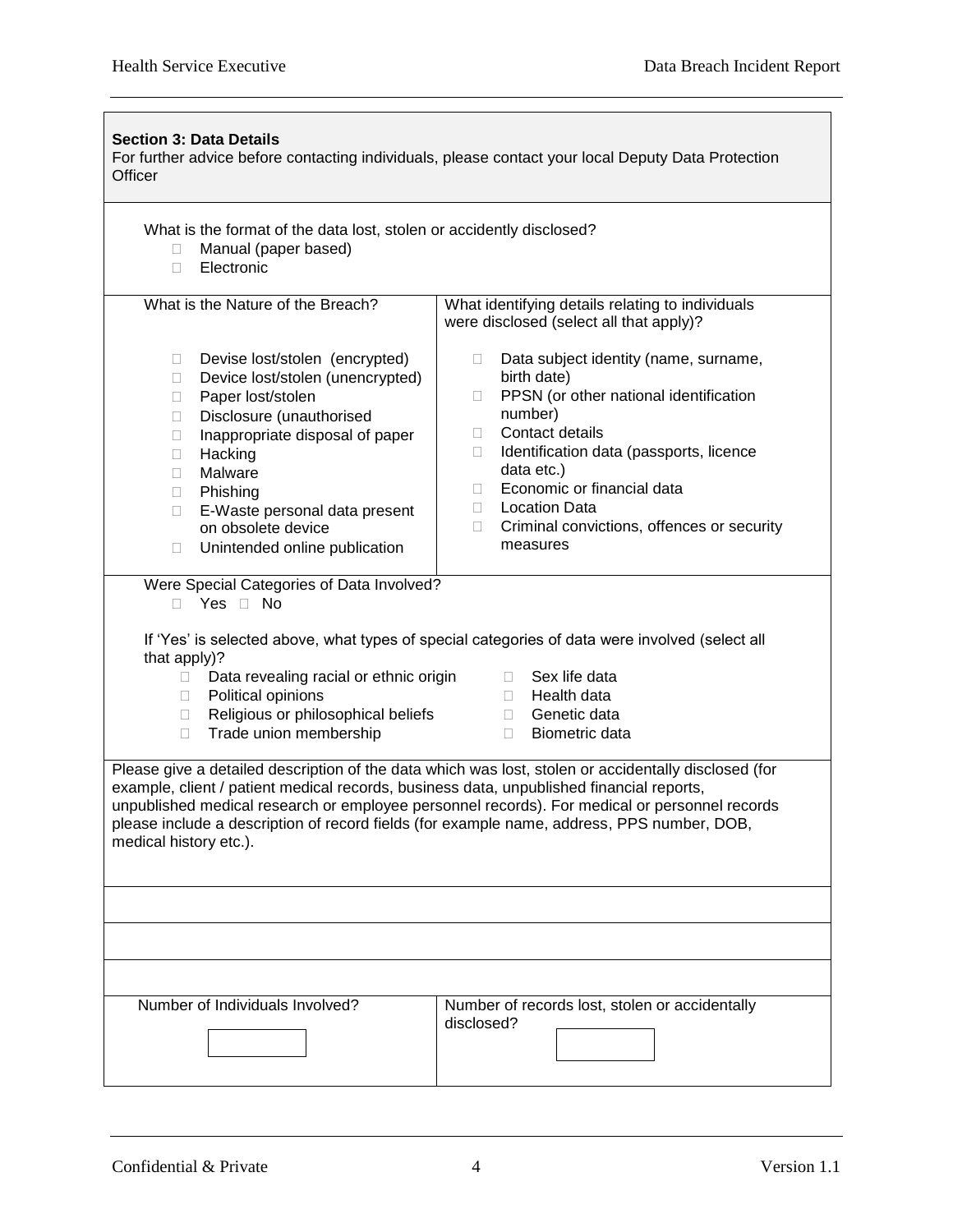| Do you have a backup copy of the lost or stolen data records?<br>Yes<br>П.                                                                                                                       |                                                                                                                                        |  |
|--------------------------------------------------------------------------------------------------------------------------------------------------------------------------------------------------|----------------------------------------------------------------------------------------------------------------------------------------|--|
| No<br>П.                                                                                                                                                                                         |                                                                                                                                        |  |
| Were vulnerable individuals affected? (A vulnerable individual is a child or person who, by<br>reason of physical or mental incapacity, is unable to act on their own behalf)<br>Yes<br>No<br>П. |                                                                                                                                        |  |
| Were the affected Individuals notified?                                                                                                                                                          |                                                                                                                                        |  |
| Yes<br>No<br>$\mathbf{L}$<br>If not, what is the proposed procedure?                                                                                                                             |                                                                                                                                        |  |
|                                                                                                                                                                                                  |                                                                                                                                        |  |
| <b>Section 4: Mobile Computing or Storage Device Details</b><br>device)                                                                                                                          | (Only complete this section for incidents involving the loss/theft of a HSE mobile computer or storage                                 |  |
| What type of mobile computer or storage device which was lost or stolen along with the data?<br>(For example laptop, mobile phone, PDA, external hard drive, CD etc.)                            |                                                                                                                                        |  |
| Make / model of mobile computer device:                                                                                                                                                          |                                                                                                                                        |  |
| HSE asset tag of mobile computer device:<br>(if applicable):                                                                                                                                     |                                                                                                                                        |  |
| Phone number of mobile computer device:<br>(if applicable)                                                                                                                                       |                                                                                                                                        |  |
| Was the mobile computer or storage<br>device password protected?                                                                                                                                 | If Yes, please include length of password                                                                                              |  |
| Yes<br>No<br>П                                                                                                                                                                                   |                                                                                                                                        |  |
| Was the confidential or personal data stored<br>on the mobile computer device encrypted?<br>Yes<br>П<br>No<br>П                                                                                  | What is the electronic format used to store the<br>personal data on the mobile computer devices?<br>(E.g. word, excel, pdf email etc.) |  |
| the designated HSE Information Owner?<br>Yes<br>No<br>П<br>If Yes, state the designated HSE Information Owners Name                                                                              | Was the storage of the confidential or personal data on the mobile computer device authorised by                                       |  |
|                                                                                                                                                                                                  |                                                                                                                                        |  |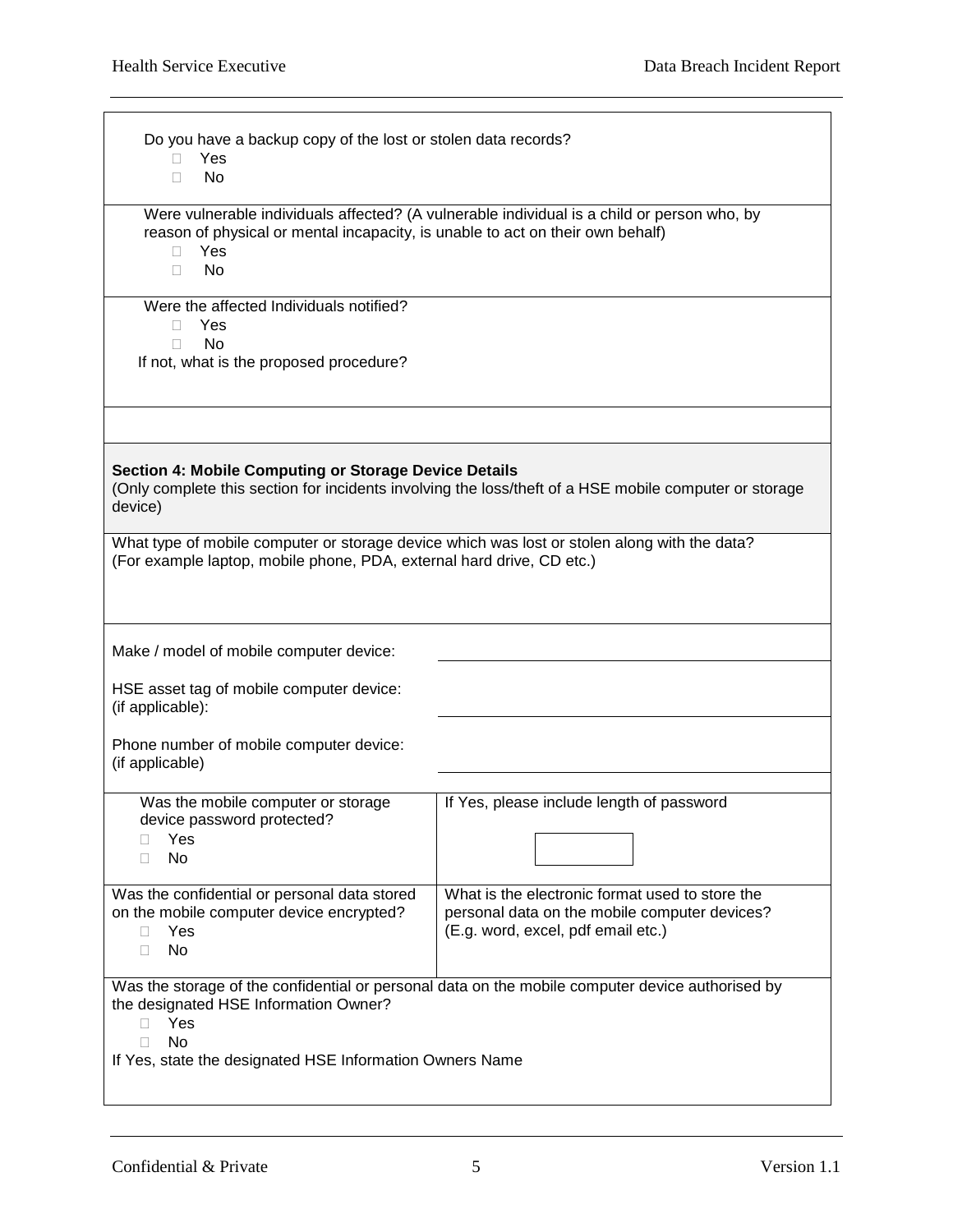State the reason(s) for storage of confidential or personal data on the mobile computer device?

What is the electronic file format used to store the confidential or personal data on the mobile computer device? (For example, MS, Word, Excel, PowerPoint, PDF, notepad, email, system extract etc.):

### **Section 5: Measures in Place**

Please Describe the relevant technical / organisational measures that were in place prior to the breach?

### **Section 6: Follow Up Action**

List follow up action taken to prevent repetition of the incident: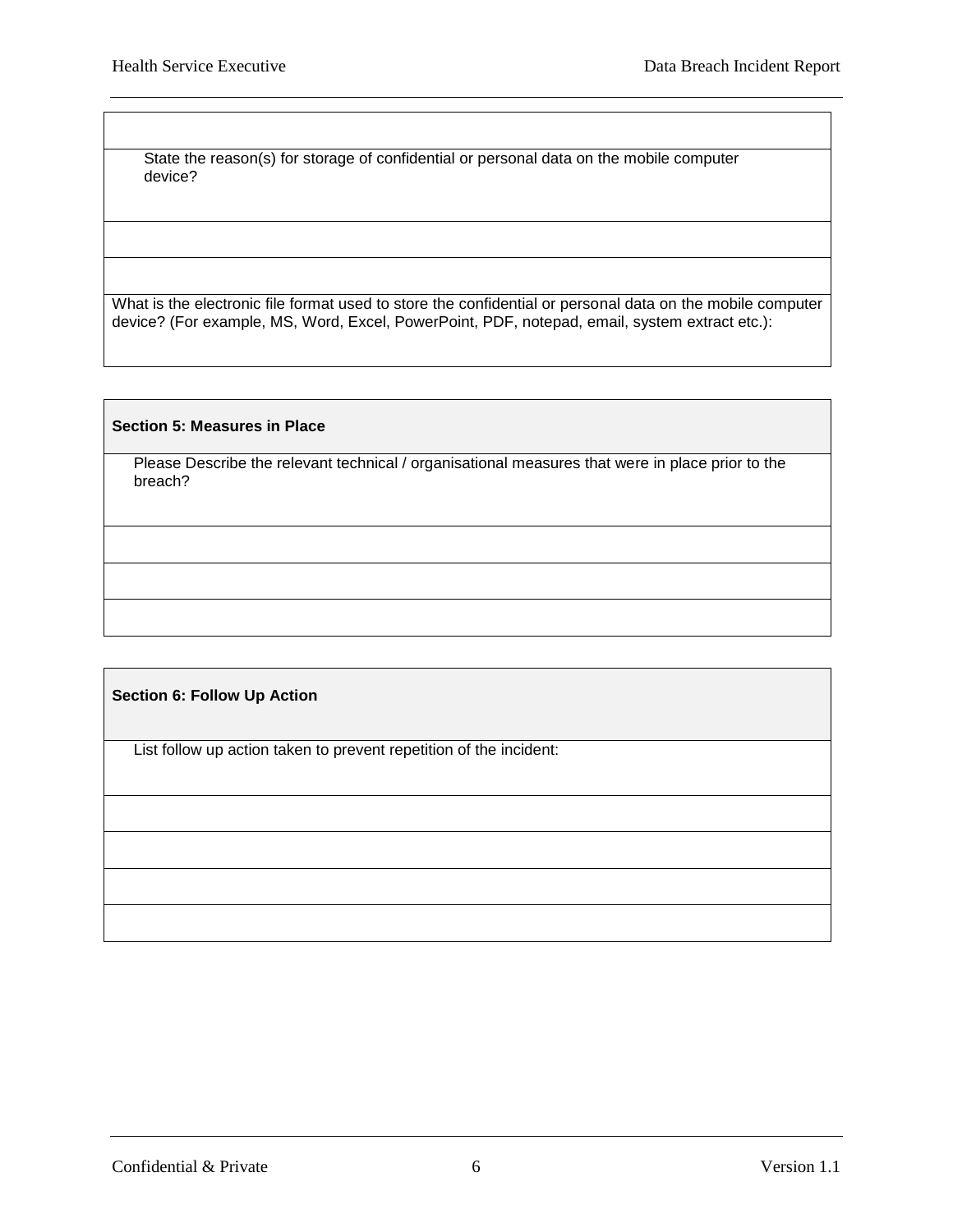| Section 7: Sign-Off            |  |
|--------------------------------|--|
| Employee Signature:            |  |
| Line Manager Signature:        |  |
| Print Name:                    |  |
| <b>Contact Phone Number(s)</b> |  |
| Email Address:                 |  |
| Date:                          |  |
|                                |  |